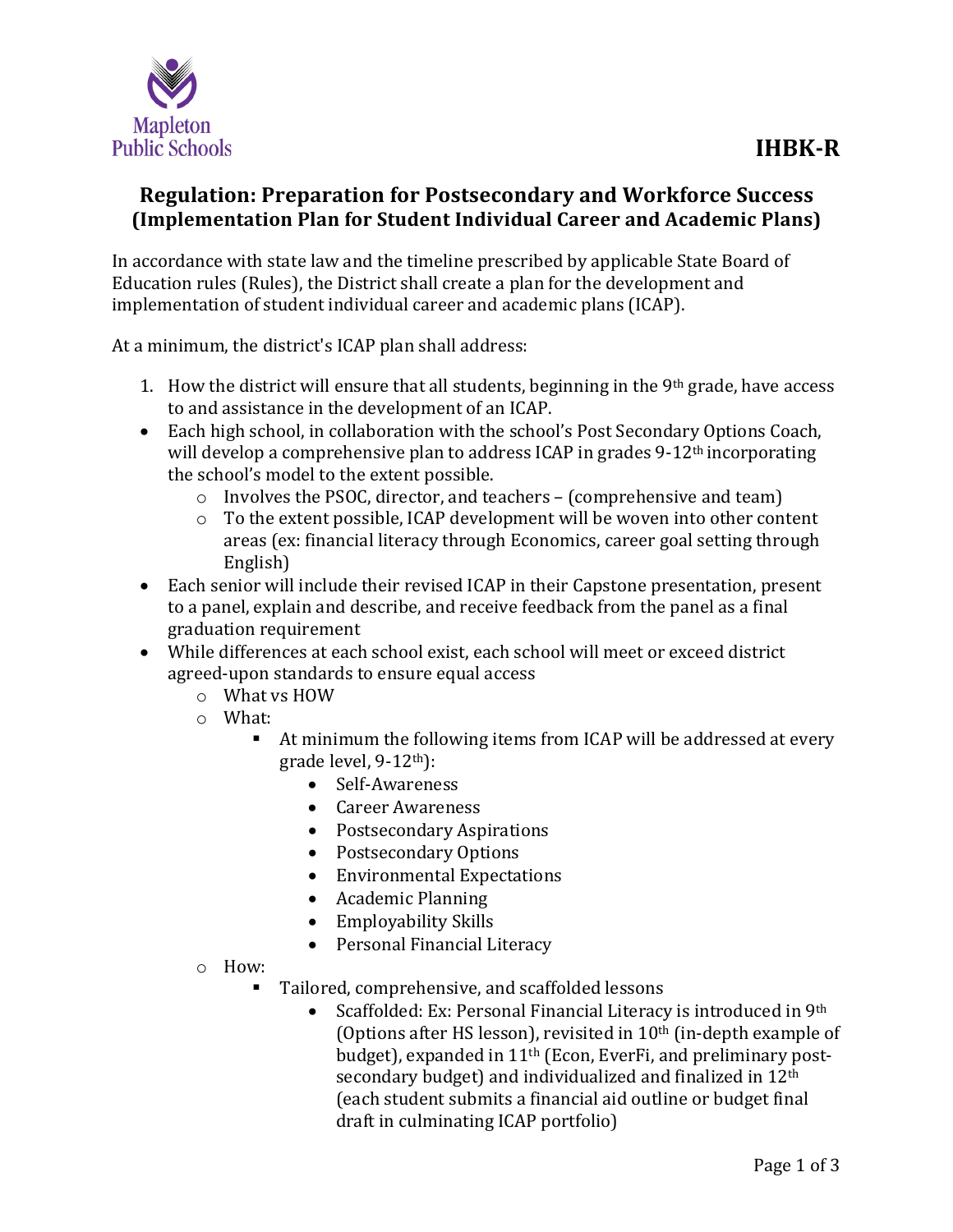

- Comprehensive: Ex: Orientation to HS lesson in 9<sup>th</sup> centers on AP but heavily on: CA, FL, and ES – and touches on SA, CA
- Tailored: lessons on PSAT 8/9, PSAT 10, and SAT given at each grade level and follow up with individual student goal-setting in reference to student's ICAP.
- ICAP information is accessible through:
	- o Generic info, including ICAP checklist and Concurrent Enrollment info, and assessment information (SAT) : on Mapleton's website
	- o Specific info: through student access (via classes in person or through Canvas Capstone class in 12th, for example)
	- o Available to parent/guardians at parent/teacher conferences or by request.
- 2. The role and responsibilities of the student, parents/guardians and district staff in creating and updating an ICAP for the student.
	- District staff: oversees agreed-upon district minimums and periodically reviews exemplars and best practices with PSOC's, directors, and implementing teachers
	- Student: access support given and create meaningful ICAP, updating throughout high school and in communication with school staff and parent/guardian
	- Parent/guardian: access student's ICAP via student… (?)
- 3. The activities that will be addressed at each grade level of a student's ICAP. At minimum:
	- 9<sup>th</sup>: Orientation to HS
	- $\bullet$  10<sup>th</sup>:
	- $\bullet$  11<sup>th</sup>:
	- $\bullet$  12<sup>th</sup>:
- 4. How students' ICAPs will be stored.
	- Electronically to the extent possible
	- "Final" version presented by all 12<sup>th</sup> graders during Capstone presentation
- 5. If possible, the professional development that will be provided to appropriate district staff regarding ICAPs and the staff's role in implementing the district's ICAP plan.
	- Set up at each school collaboratively with director, PSOC, and school staff
	- PSOC's meet regularly throughout the year and also devote specific PD time every couple of years to revisit and revamp ICAP
- 6. The method that will be used to evaluate the implementation and effectiveness of the district's ICAP plan.